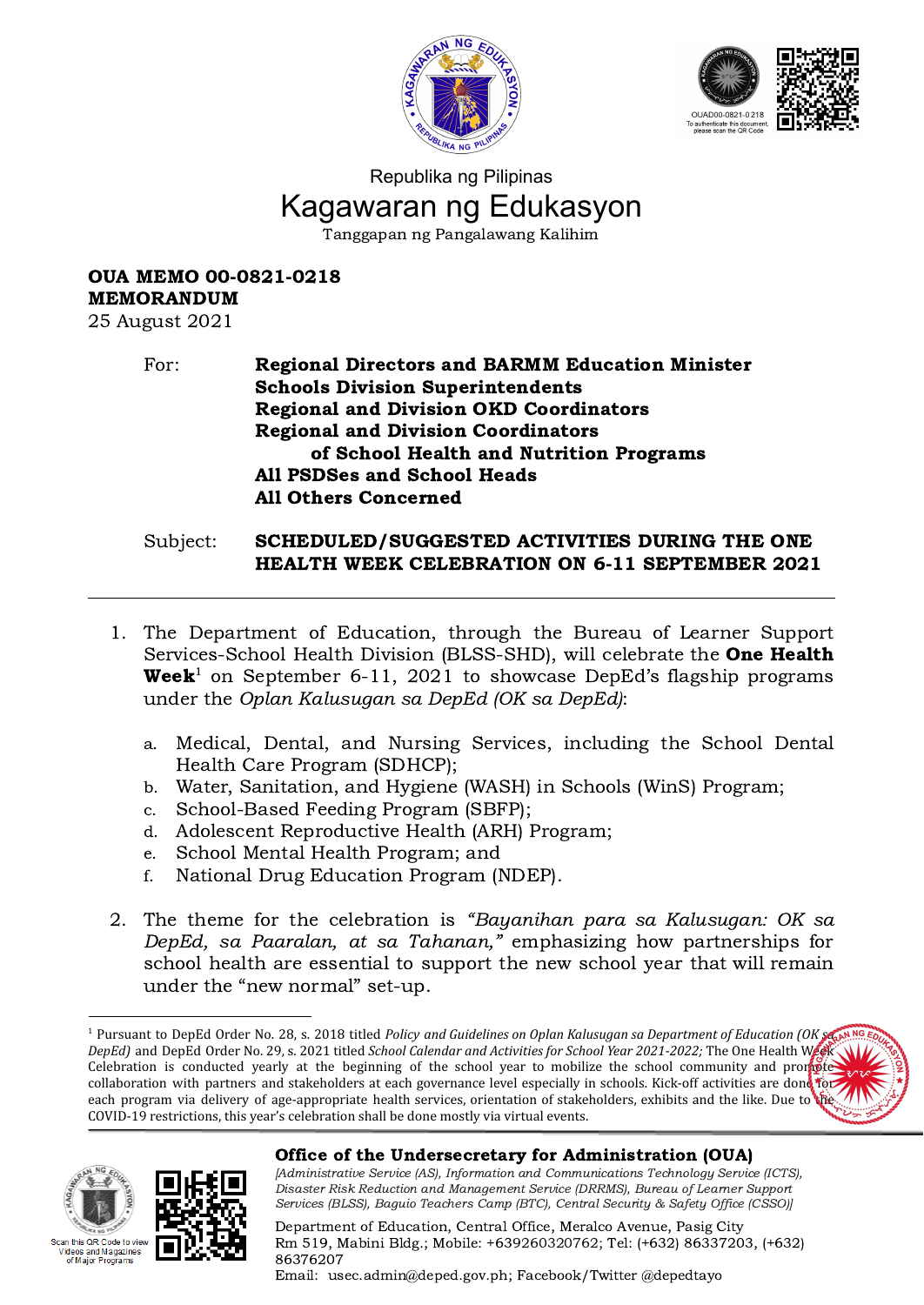- 3. Each day of the One Health Week will showcase a set of activities that focus on a specific OK sa DepEd flagship program.
	- a. Scheduled activities coordinated by the Central Office, through the BLSS-SHD, will provide key updates and launch key initiatives under each OK sa DepEd flagship program, especially given the current situation of the basic education sector.
		- i. The schedule of the activities is fixed. All DepEd personnel, learners, partners, and other stakeholders are invited to virtually participate in these national activities that will be streamed via the official social media pages of the Central Office and cross-posted in the social media pages of the Regional Offices (ROs).
		- ii. Schools Division Offices (SDOs) and schools are enjoined to share the livestream of the said activities in their respective social media pages as scheduled.
	- b. Suggested activities to be coordinated by the ROs and SDOs nationwide, through their respective School Health and Nutrition (SHN) Units/Sections, intend to promote the regions'/divisions' respective health and nutrition initiatives for the schools and the learners in their respective jurisdictions, and how such initiatives ensure the health, safety, and well-being of the learners especially amid the pandemic.
		- i. Suggested activities may be modified depending on the respective contexts of the ROs or the SDOs. ROs and SDOs are encouraged to livestream their activities in their respective social media pages.
		- ii. The field is enjoined to hold the suggested activities in the recommended timeslots so as not to overlap with the scheduled activities coordinated by the Central Office.
- 4. The overview of the scheduled national activities and suggested field activities is shown below. Refer to the Annexes for the details of each activity, including the latest draft program for each activity as well as the requested/recommended preparations for the field for the activities. Changes in the program or any additional requests/recommended preparations may be communicated separately by the respective program coordinators.

| Date/Flagship<br>Program                                            | <b>Scheduled National Activities</b>                                                                                                                          | <b>Suggested Field Activities</b>                                |
|---------------------------------------------------------------------|---------------------------------------------------------------------------------------------------------------------------------------------------------------|------------------------------------------------------------------|
| 6 September 2021<br>Medical, Dental, and<br><b>Nursing Services</b> | 10:00 am $-$ 12:00 nn<br>Kickoff of the One Health Week<br>and Simultaneous Inauguration<br>and Opening of School Medical<br>and Dental Clinics and Launch of | $1:30 - 04:30$ pm<br>Division Webinar on Telehealth<br>(Annex B) |

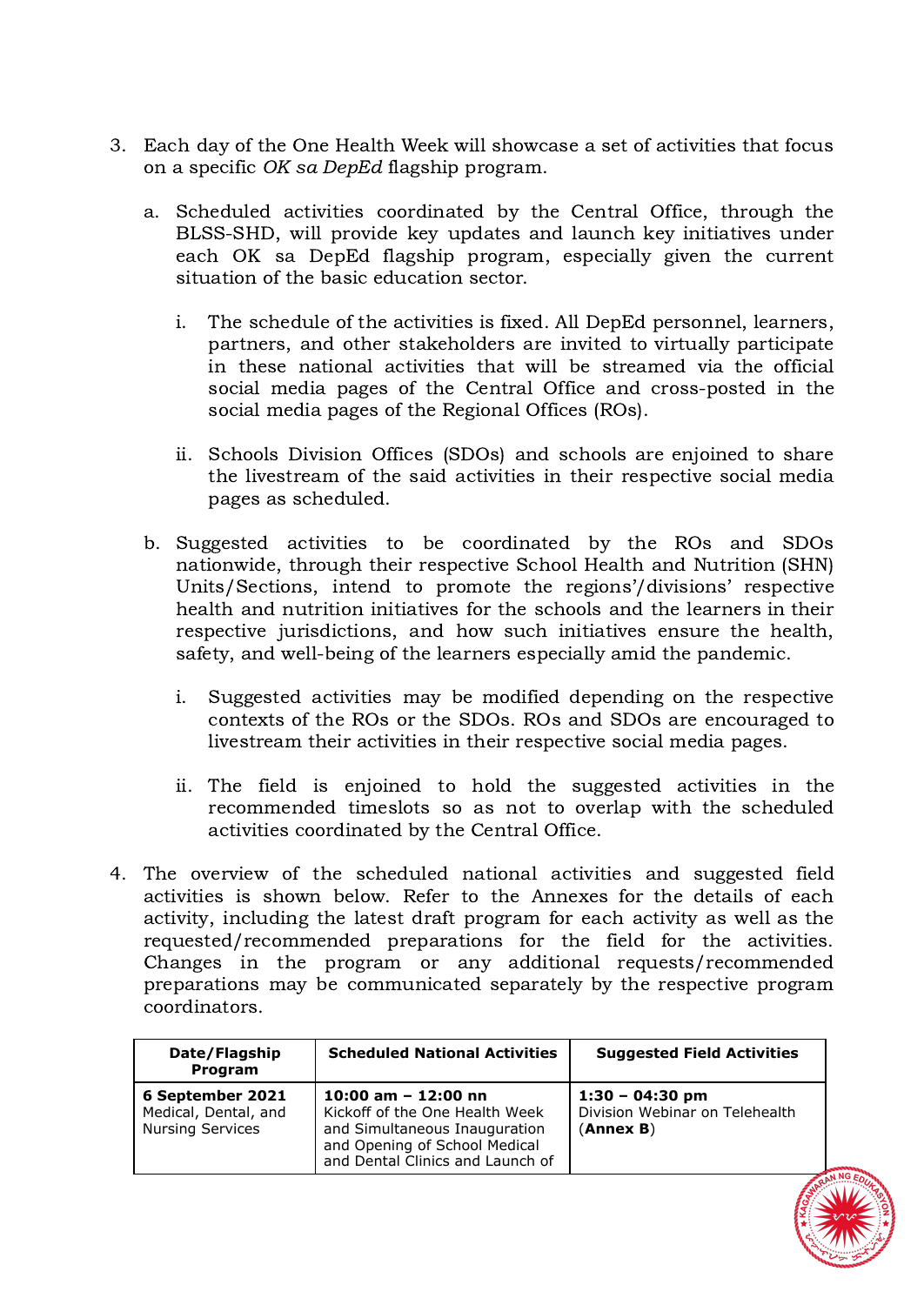|                                                  | School Dental Health Care<br>Program (Annex A)                                                                                                   |                                                                                                                                                                                        |
|--------------------------------------------------|--------------------------------------------------------------------------------------------------------------------------------------------------|----------------------------------------------------------------------------------------------------------------------------------------------------------------------------------------|
| 7 September 2021<br>WinS                         | $3:00 - 4:35$ pm<br>For the WinS: Schools Reaching<br>for the Stars (Launch of the First<br>WinS Seal of Excellence Award)<br>(Annex C)          | $1:30 - 3:00$ pm<br>SDO for the WinS: Schools<br>Developing Opportunities for the<br>WinS (A Webinar on the Role of<br>the WinS Program in Time of the<br>COVID-19 Pandemic) (Annex D) |
| 8 September 2021<br><b>SBFP</b>                  | $1:30 - 3:00$ pm<br>National Launch of the SBFP<br>2021-2022 (Annex E)                                                                           | $3:00 - 4:40$ pm<br>Regional Launch of the SBFP<br>2021-2022 (Annex F)                                                                                                                 |
| 9 September 2021<br>ARH (Annex G)                | $1:00 - 3:00$ pm<br>National Launch of the CSE-ARH<br>Convergence                                                                                | 3:00 - 5:00 pm<br>(For CSE-ARH Convergence Pilot<br>Sites) Regional Launch of the<br><b>CSE-ARH Convergence</b>                                                                        |
|                                                  |                                                                                                                                                  | 3:00 - 5:00 pm<br>(For non-pilot sites) Konektado<br>Tayo: Webinar on Adolescent<br>Sexuality and Development for<br>Parents and Learners                                              |
| 10 September 2021<br><b>School Mental Health</b> | $1:00 - 2:30$ pm<br>Webinar on School Mental Health<br>Initiatives and Ceremonial<br>Observance of the World Suicide<br>Prevention Day (Annex H) | $3:00 - 4:00$ pm<br>Virtual Activity on the<br>Observance of World Suicide<br>Prevention Day (Annex I)                                                                                 |
| 10 September 2021                                | $6:00 - 8:00$ pm<br>Private Dinner-Fellowship<br>(Annex J)                                                                                       | $\overline{\phantom{a}}$                                                                                                                                                               |
| 11 September 2021<br>NDEP (Annex K)              | $9:00 - 11:00$ am<br>Webinar on Strengthening the<br>Implementation of NDEP in<br>Schools                                                        | $2:00 - 3:00$ pm<br>Virtual Activity for NDEP                                                                                                                                          |
| 11 September 2021                                | $4:00 - 6:00$ pm<br>Closing Program of the One<br>Health Week (Annex L)                                                                          | ÷,                                                                                                                                                                                     |

- 5. Required health standards, based on the latest updates of the Department of Health and relevant authorities, shall be observed at all times. Refer to the DepEd Task Force COVID-19 (DTFC) Memorandum No. 464 titled Reiteration of Corresponding Work-Related Guidelines per Community Quarantine Classification and Ensuring Observance of Strict Health Measures in Work Settings in View of the Threat of Delta Variant Transmission.
- 6. Resources that may be used for the celebration, including soft copies of virtual and print collaterals, may be accessed at virtual and print collaterals, may be accessed at <https://bit.ly/2021okdonehealthweek> . These resources include the virtual background and presentation templates that may be used during the activity.
- 7. Funding for the RO- and SDO-led activities during the One Health Week are chargeable against the funds downloaded to the ROs and the SDOs, with guidelines stipulated in OUA Memorandum No. 00-0821-0190 (Guideline

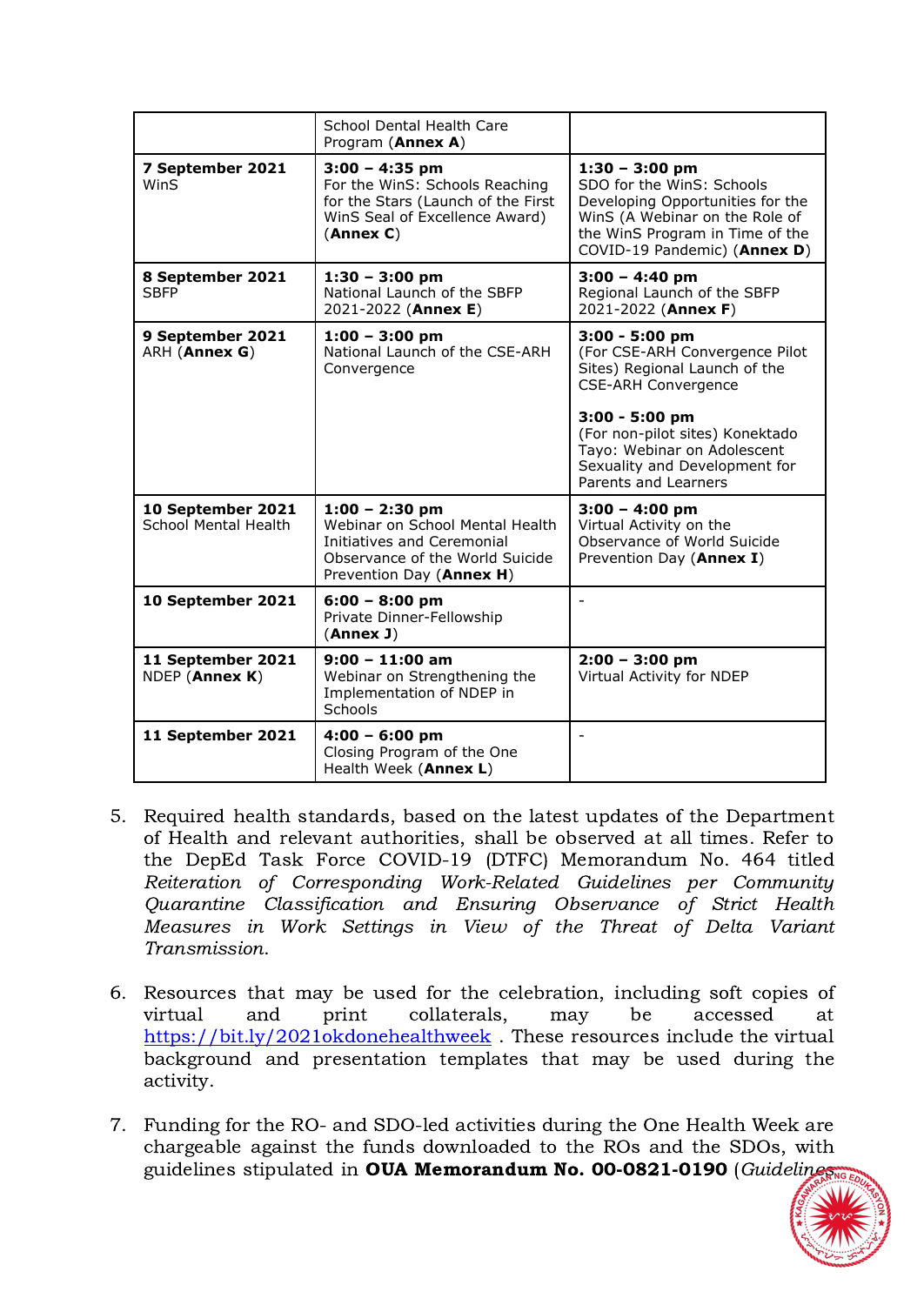on the Utilization of Downloaded Program Support Funds for the Conduct of the Oplan Kalusugan sa DepEd (OKD) Activities Including One Health Week). ROs and SDOs are enjoined to augment for any other needs that may not be sufficiently covered by the downloaded funds. As a core strategy of OKD, forming of partnerships to support the conduct of the activities is highly encouraged.

8. The specific concerns for the activities under each flagship program may be coordinated through email at  $\alpha$  okd $\alpha$ deped.gov.ph, CC the following coordinators:

| <b>Flagship Program</b>        | <b>Contact Person</b>                              |
|--------------------------------|----------------------------------------------------|
| Medical, Dental, Nursing/SDHCP | Dr. Cynthia D. Coronado, dental@deped.gov.ph       |
| WinS                           | Vonerich B. Berba, wins@deped.gov.ph               |
| <b>SBFP</b>                    | Ferdinand M. Nuñez, sbfp.milk@deped.gov.ph         |
| ARH                            | Lien Ivy C. Callado, arh@deped.gov.ph              |
| School Mental Health           | Gian Erik M. Adao, schoolmentalhealth@deped.gov.ph |
| <b>NDFP</b>                    | Girlie G. Azurin, ndep@deped.gov.ph                |

9. For more information about this concern, please contact Dr. Maria Corazon C. Dumlao, Ms. Belinda C. Beltran, or Mr. Gian Erik Adao, BLSS-SHD, through (02) 8632-9935, MS Teams, or email at [okd@deped.gov.ph.](mailto:okd@deped.gov.ph)

10. For immediate and appropriate action.

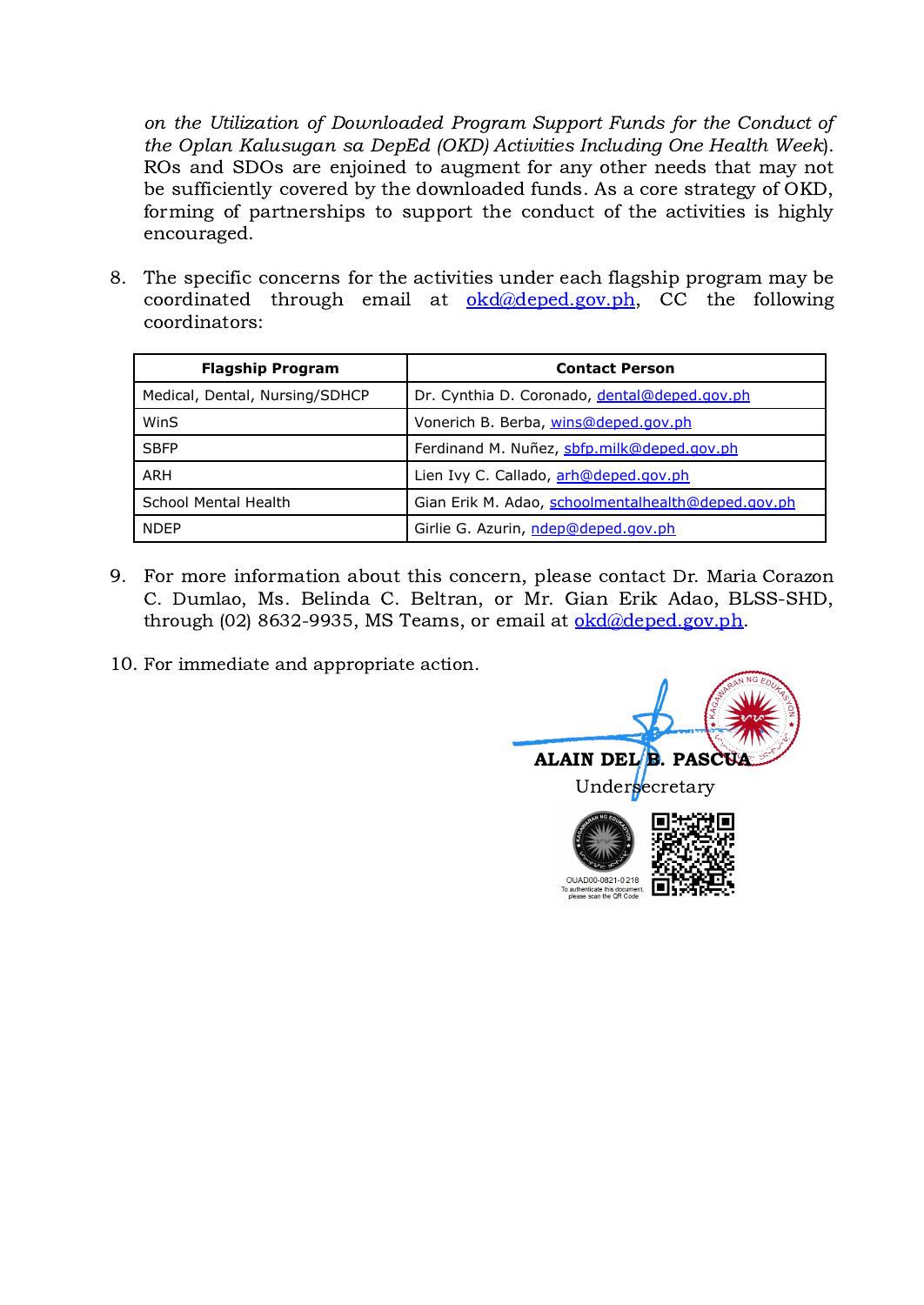#### **Annex A**

# Kickoff of the One Health Week and Simultaneous Inauguration and Opening of School Medical and Dental Clinics and Launch ofSchool Dental Health Care Program (6 September 2021)

#### A. Program of Activities

| Time                   | <b>Activity</b>                                                                                                                                                              |
|------------------------|------------------------------------------------------------------------------------------------------------------------------------------------------------------------------|
| $10:00 - 10:00$ am     | National Anthem<br>Opening Prayer                                                                                                                                            |
| $10:10 - 10:15$ am     | Welcome Remarks<br><b>Dir. Lope Santos III</b>                                                                                                                               |
| $10:15 - 10:30$ am     | Message<br>Usec. Alain Pascua                                                                                                                                                |
|                        | Message<br><b>Sec. Leonor Magtolis Briones</b>                                                                                                                               |
| $10:30 - 10:40$ am     | Message from the President<br><b>President Rodrigo Roa Duterte</b>                                                                                                           |
| $10:40 - 11:15$ am     | Simultaneous Ribbon Cutting Ceremony followed by Walking Tour                                                                                                                |
| $11:15$ am $-12:00$ nn | <b>AVP of Field Reports</b><br>Each Region is requested to submit a 2-3-minute video of their respective<br>Regional Directors, delivering their respective regional updates |

# B. Requested Field Preparations

- 1. The BLSS-SHD needs the following to be used for the CO-led Simultaneous Inauguration and Opening of the School Medical and Dental Clinics:
	- a. Pictures of SDHCP beneficiary clinics to showcase the accomplishment of the program in their respective regions/divisions/schools
		- i. If available, health personnel doing actual tasks may also be present in the pictures.
		- ii. These will be shown during the message of Usec. Alain Pascua and in the AVP of field reports.
	- b. Video-recording for the AVP of Field Reports
		- i. The Regional Director shall be the main subject in the video-recording and shall discuss the medical dental and nursing services guided by the following:

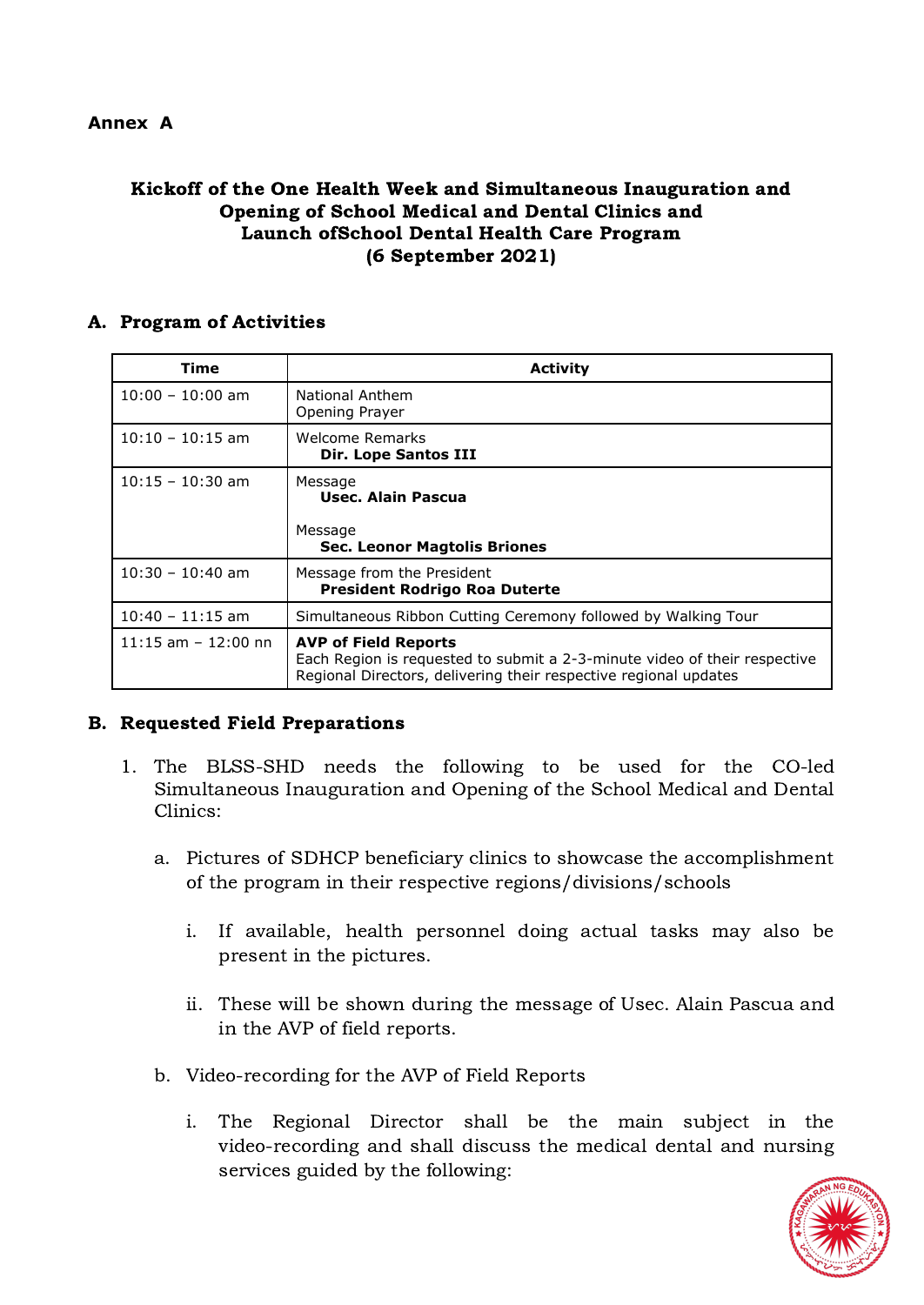- (1) What are the challenges faced by the school health and nutrition personnel in the delivery of health services during the COVID-19 pandemic?
- (2) How important are health services among learners and personnel in the implementation of the BE-LCP?
- (3) How can the SDHCP beneficiary school clinics help in providing medical and dental services? (number of established clinics in their respective regions through the SDHCP can be stated during the discussion)
- ii. The duration of the video must be strictly 2-3 minutes only.
- iii. Technical specifications to guide the recording are attached (**Annex** M).
- iv. All materials shall be submitted on or before August 30, 2021, through <https://bit.ly/sdhcp2021OHW>.
- 2. Each RO shall select one school with an established clinic where the Regional Director or his/her representative will be physically present for the simultaneous ribbon cutting ceremony.
	- a. Information Officers and ICT Officers are requested to assist and provide technical support to the SHN Personnel in the live coverage of the ceremony. ROs may also tap the assistance of DepEd TV Production Staff if possible.
	- b. All staff involved in the preparations are also invited to attend the orientation/preparatory meetings as well as the technical runs needed for this activity.
		- i. Technical requirements including the equipment that need to be prepared will be discussed during the said meetings.
		- ii. The set-up for the ribbon cutting and the walking tour will be discussed during one of the preparatory meetings or provided through a separate BLSS issuance if needed.
		- iii. Separate Notice(s) of Meeting will be issued for this purpose.
- 3. All 1,869 schools are encouraged to join the simultaneous inauguration and opening of established school clinics on September 6 by joining the Zoom link for the activity which shall also be posted live on DepEd Philippines FB page. More details about this will be provided by the BLSS-SHD.

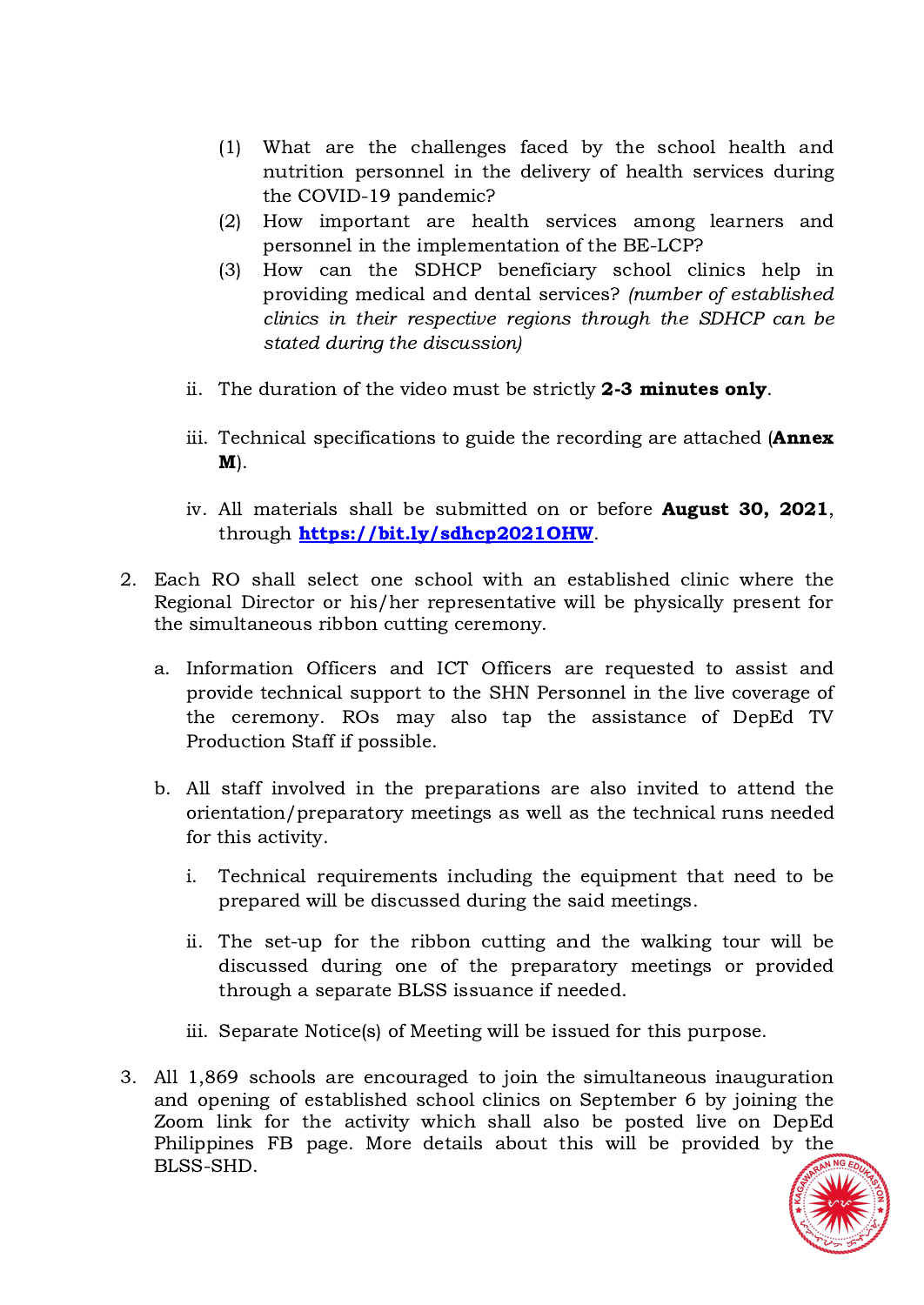#### **Annex B**

# Division Webinar on Telehealth (6 September 2021)

#### A. Proposed Program of Activities

| Time               | <b>Activity</b>                                                                                                                                 |
|--------------------|-------------------------------------------------------------------------------------------------------------------------------------------------|
| $1:30 - 1:40$ pm   | <b>National Anthem</b><br>Prayer                                                                                                                |
| $1:40 - 1:50$ pm   | <b>Opening Remarks and Messages</b><br>be delivered by the Regional<br>Director, Schools<br>Division<br>To<br>Superintendent, and/or SGOD Chief |
| $1:50 - 2:30$ pm   | <b>Updates on telemedicine</b><br>Dr. Daphne Gayle Galang                                                                                       |
| $2:30 - 3:15$ pm   | <b>Updates on tele-dentistry</b><br>Dr. Edwina 1. Go<br>Oral health program manager<br>DOH IV-A                                                 |
| $3:15 - 4:30$ pm   | <b>Training on first aid</b><br>Resource Person to follow                                                                                       |
| $4:30 - 4:45$ pm   | Synthesis                                                                                                                                       |
| $4 - 45 - 5:00$ pm | <b>Closing Remarks</b><br>To be delivered by Schools Division Superintendent, or SGOD Chief                                                     |

# B. Guide for Field Preparations

- 1. The BLSS-SHD shall provide the recorded lectures on **telemedicine**, tele-dentistry, and first-aid to be disseminated through email to all ROs and SDOs.
- 2. The ROs and the SDOs shall plan their own webinars and may adopt the draft program proposed above.

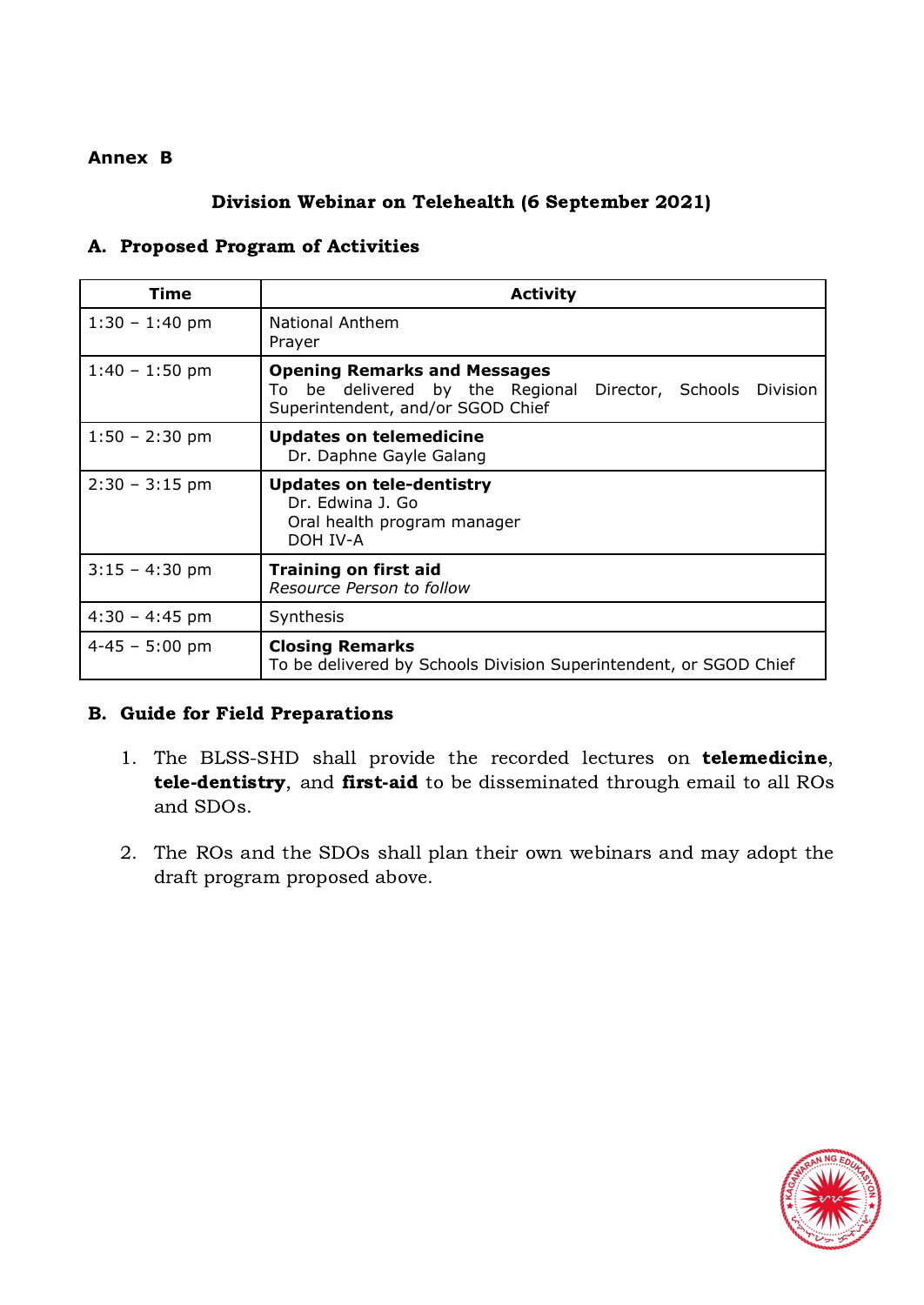#### **Annex C**

# For the WinS: Schools Reaching for the Stars (Launch of the First WinS Seal of Excellence Award) (7 September 2021)

#### A. Program of Activities

| Time             | <b>Activity</b>                              |
|------------------|----------------------------------------------|
| $3:00 - 3:05$ pm | <b>National Anthem</b>                       |
|                  | Prayer                                       |
| $3:05 - 3:15$ pm | <b>Opening Remarks</b>                       |
|                  | Usec. Alain Del Pascua                       |
|                  |                                              |
|                  | <b>Message</b>                               |
|                  | Sec. Leonor Magtolis Briones                 |
| $3:15 - 4:10$ pm | <b>Updates on DepEd WinS Regional Videos</b> |
|                  | (2-3 minutes per region)                     |
| $4:10 - 4:25$ pm | <b>Seal of Excellence Launch</b>             |
|                  | Dr. Maria Corazon Dumlao, Chief, SHD         |
| $4:25 - 4:30$ pm | <b>Closing Remarks (video recording)</b>     |
|                  | Regional WinS Coordinator                    |
| $4:30 - 4:35$ pm | <b>Closing Prayer</b>                        |
|                  | Photo ops                                    |

# B. Requested Field Preparations

The BLSS-SHD requests the ROs to prepare a video presentation on the implementation of the WinS program in the time of COVID-19, featuring one to two selected schools in their respective regions:

- 1. The interviewee in the video presentation shall preferably be the School Head and/or the School WinS Coordinator/Focal.
- 2. The following guide shall be used by the narrator and the interviewee:
	- a. Challenges schools encountered given the ongoing pandemic and how they overcome/rise above them
	- b. Best practices/Innovations schools have adopted to respond to the challenges brought about by the pandemic
- 3. The duration of the video presentation must be strictly 2-3 minutes only.
- 4. Technical specifications to guide the recording are attached. (**Annex M**)
- 5. All materials shall be submitted on or before August 31, 2021, through <https://bit.ly/wins2021OHW>.

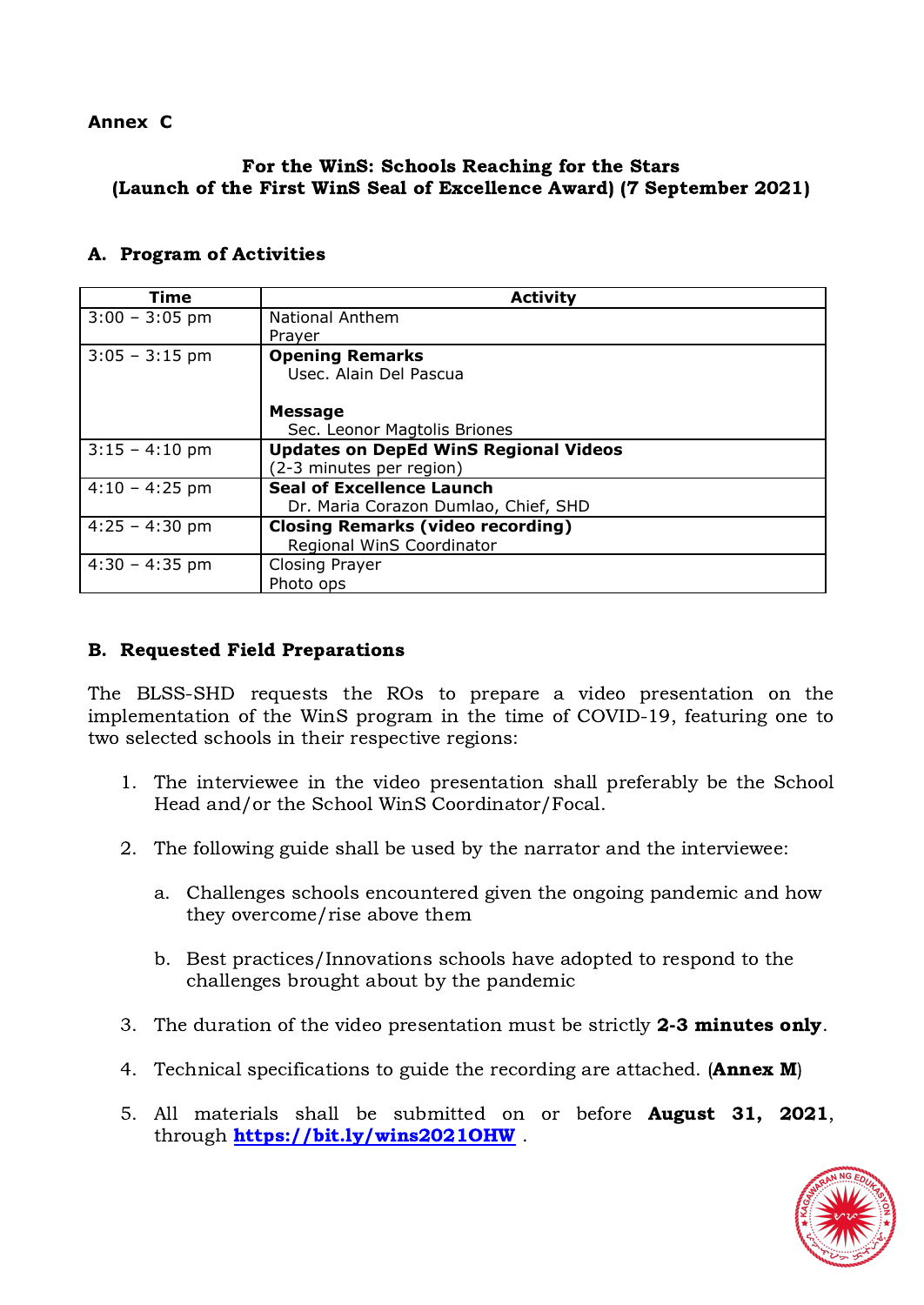#### **Annex D**

#### SDO for the WinS: Schools Developing Opportunities for the WinS (A Webinar on the Role of the WinS Program in Time of the COVID-19 Pandemic) (7 September 2021)

#### A. Proposed Program of Activities

| <b>Time</b>       | <b>Activity</b>                                                                                                                          |
|-------------------|------------------------------------------------------------------------------------------------------------------------------------------|
| $12:40 - 1:00$ pm | Participants' Log-in                                                                                                                     |
| $1:00 - 1:10$ pm  | Acknowledgement of Participants (If possible, roll call by School)                                                                       |
| $1:10 - 1:15$ pm  | National Anthem<br>Prayer                                                                                                                |
| $1:15 - 1:30$ pm  | <b>Opening Remarks and Messages</b><br>To be delivered by the Regional Director, Schools Division<br>Superintendent, and/or SGOD Chief   |
| $1:30 - 2:00$ pm  | Part I - Role of WinS Program in the Time of COVID-19<br>pandemic (video recording)<br>Mr. Jon Michael Villaseñor<br>UNICEF WASH Officer |
| $2:00 - 2:30$ pm  | <b>Part II - WinS Updates from SDO</b><br>Division WinS Coordinator                                                                      |
| $2:30 - 2:50$ pm  | Q and A<br>Moderator, SDO WinS TWG Members                                                                                               |
| $2:50 - 2:55$ pm  | <b>Closing Remarks (video recording)</b><br>Regional WinS Coordinator                                                                    |
| $2:55 - 3:00$ pm  | <b>Closing Prayer</b><br>Photo ops                                                                                                       |

# B. Guide for Field Preparations

- 1. BLSS-SHD shall provide the recorded video for Part I.
- 2. Regional WinS Coordinators shall prepare the recorded video for the Opening Remarks of their respective RDs as well as their closing remarks to be shared to all their Division WinS Coordinators.

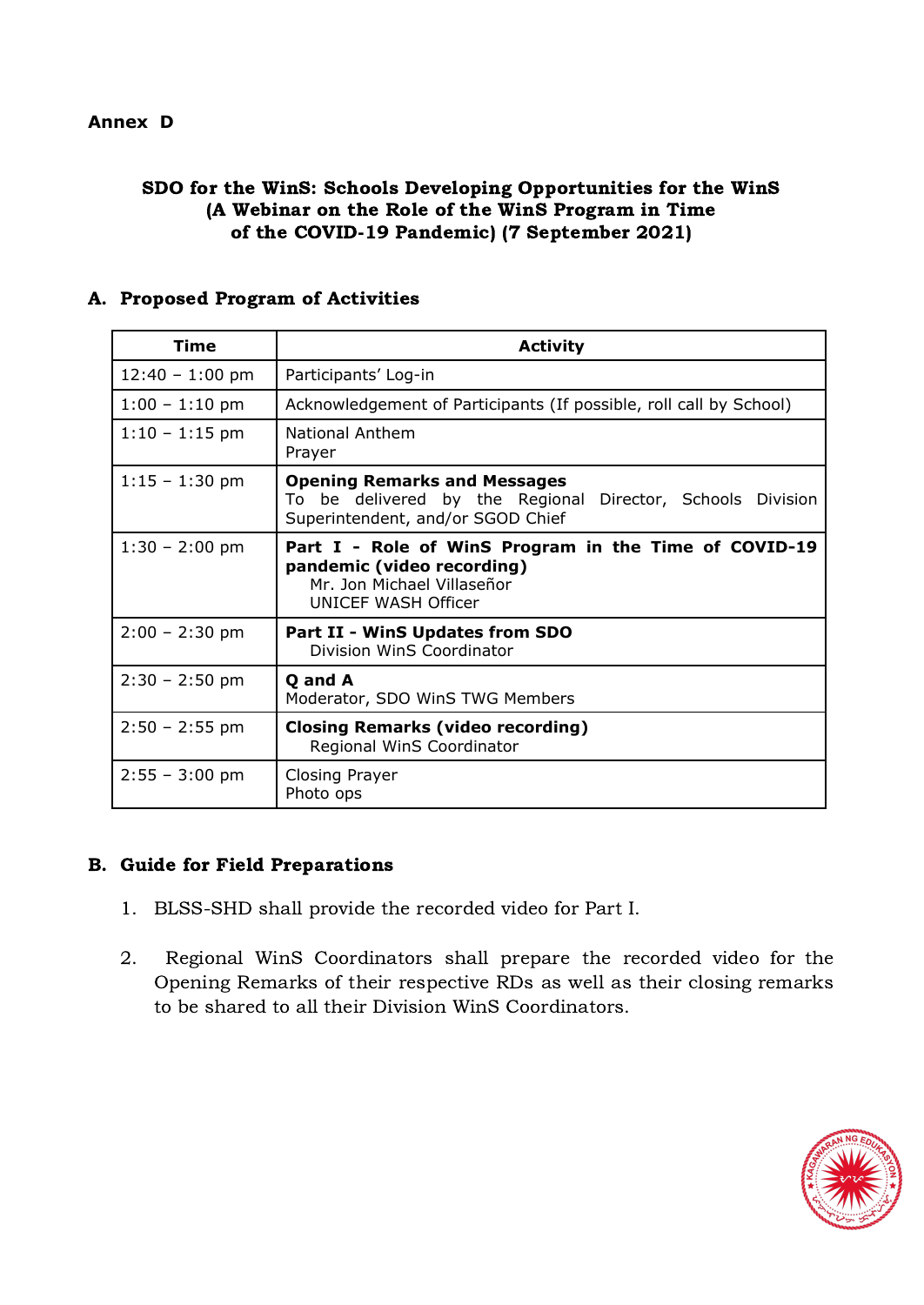# **Annex E**

#### National Launch of the SBFP 2021-2022 (8 September 2021)

# A. Program of Activities

The National Launch for the School-Based Feeding Program (SBFP) for SY 2021-2022 will signify the readiness of DepEd to implement the program for SY 2021-2022 amid the COVID-19 pandemic.

| <b>Time</b>      | <b>Activity</b>                                         |
|------------------|---------------------------------------------------------|
| $1:10 - 1:10$ pm | <b>National Anthem</b>                                  |
|                  | Prayer                                                  |
| $1:10 - 1:20$ pm | <b>Overview of the Program</b>                          |
|                  | Dr. Maria Corazon C. Dumlao                             |
| $1:20 - 1:30$ pm | <b>Welcome Remarks</b>                                  |
|                  | Dir. Lope B. Santos III                                 |
| $1:30 - 1:40$ pm | <b>Message</b>                                          |
|                  | Usec. Alain Del B. Pascua                               |
| $1:40 - 1:50$ pm | <b>SBFP Implementation Video Presentation</b>           |
| $1:50 - 2:00$ pm | <b>Keynote Message</b>                                  |
|                  | Sec. Leonor Magtolis Briones                            |
| $2:00 - 2:10$ pm | <b>Nutritious Food Product and Milk Toast</b>           |
| $2:10 - 2:50$ pm | <b>Messages of Support from the Partners</b>            |
|                  | Hon. Karlo Alexei B. Nograles                           |
|                  | Office of the Cabinet Secretary                         |
|                  | Sec. William Dar                                        |
|                  | Department of Agriculture (DA)                          |
|                  | Dr. Imelda Angeles-Agdeppa                              |
|                  | Department of Science and Technology-Food and Nutrition |
|                  | Research Institute                                      |
|                  | Ms. Marilyn B. Mabale                                   |
|                  | DA-National Dairy Authority                             |
|                  |                                                         |
|                  | Dr. Ronnie Domingo                                      |
|                  | DA-Philippine Carabao Center                            |
|                  |                                                         |
|                  | Dr. Azucena M. Dayanghirang                             |
|                  | <b>National Nutrition Council</b>                       |
| $2:50 - 3:00$ pm | <b>Closing Message</b>                                  |
|                  | ASec. Salavdor C. Malana III                            |

# B. Requested Field Preparations

The expected audience during the national launch are personnel from the ROs, SDOs, and schools nationwide who may watch the livestream of the activity via Facebook Live. All are requested to register at Facebook Live. All are requested to<br><https://bit.ly/National-Launch-SBFP-FY2021-2022-09082021>.

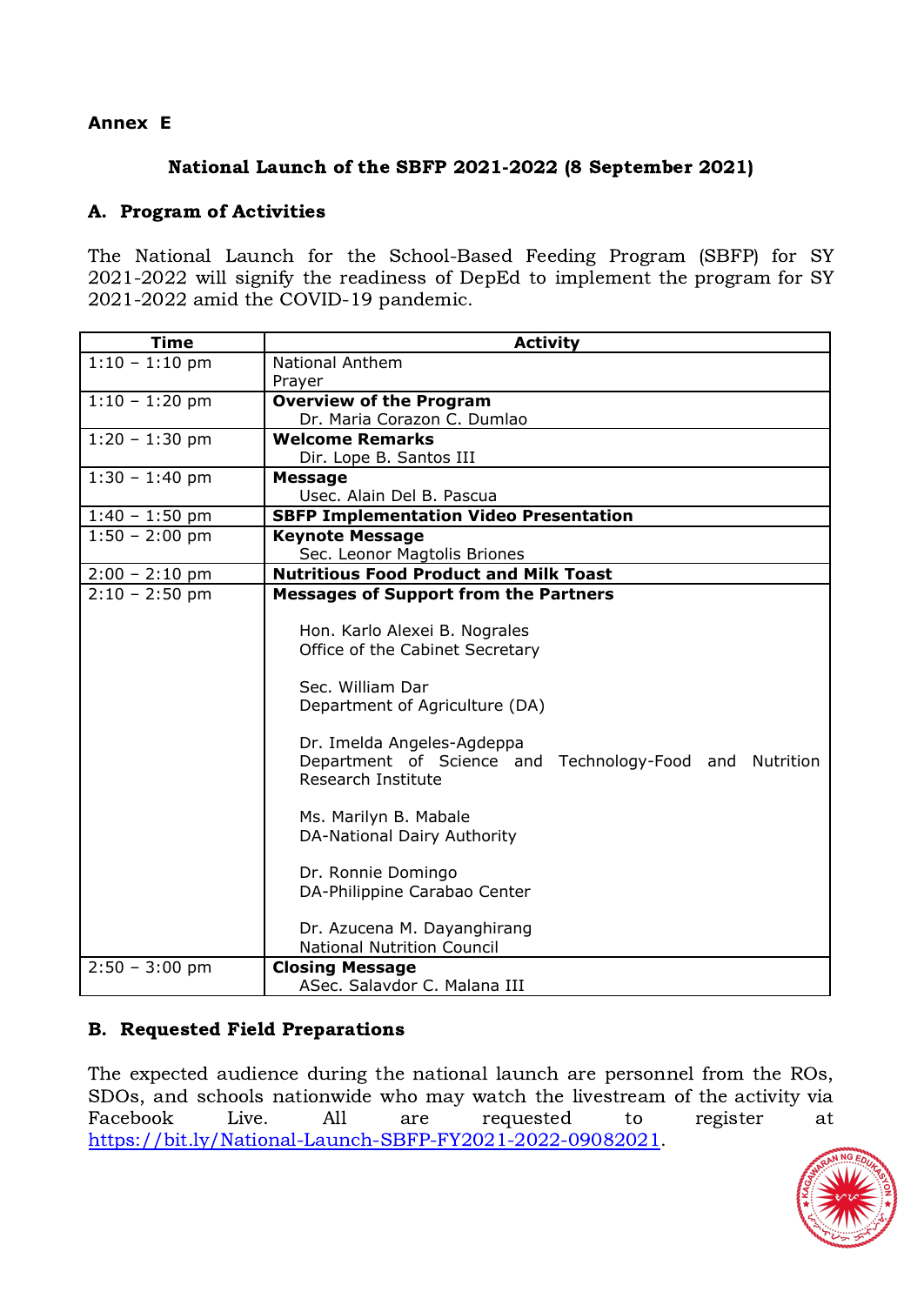#### **Annex F**

# Regional Launch of the SBFP 2021-2022 (8 September 2021)

| Time             | <b>Activity</b>                                                         |
|------------------|-------------------------------------------------------------------------|
| $3:00 - 3:05$ pm | Participants' Log-in                                                    |
| $3:05 - 3:15$ pm | Acknowledgement of Participants                                         |
| $3:15 - 3:25$ pm | National Anthem<br>Prayer                                               |
| $3:25 - 3:45$ pm | <b>Overview of the Program and Welcome Remarks</b><br><b>ESSD Chief</b> |
| $3:45 - 3:55$    | <b>SBFP Implementation Video Presentation</b>                           |
| $3:55 - 4:15$ pm | <b>Keynote Message</b><br>Regional Director                             |
| $4:15 - 4:25$ pm | <b>Nutritious Food Product and Milk Toast</b>                           |
| $4:25 - 4:35$ pm | <b>Closing Message</b><br>Assistant Regional Director                   |
| $4:35 - 4:40$ pm | <b>Photo Op</b>                                                         |

#### A. Proposed Program of Activities

# B. Guide for Field Preparations

- 1. The SBFP Regional Launch will be organized/handled by the RO SBFP Focal Persons in close coordination with their respective SDOs.
- 2. The proposed program format may be modified if the ROs have additional activities to maximize the time allotted.
- 3. BLSS-SHD will provide the ROs through their respective SBFP Focal Persons a copy of the video presentation on SBFP implementation.
- 4. The ROs will provide meeting link for the activity.

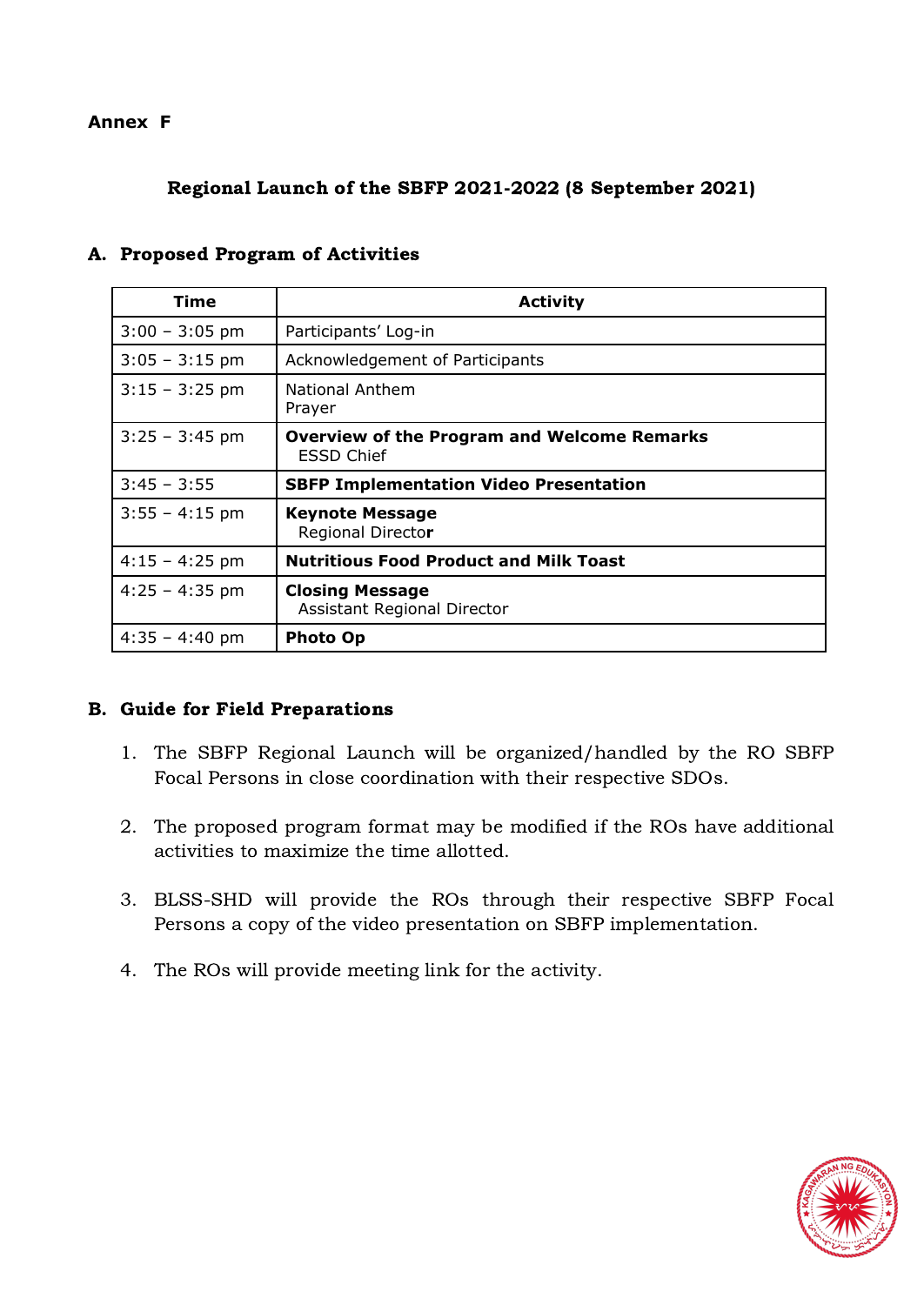#### **Annex G**

# ARH Activities (9 September 2021)

#### A. Background of the CSE-ARH Convergence

Several legal bases have been issued for the sexual and reproductive health concerns in the country. Republic Act (RA) No. 10354 titled Responsible Parenthood and Reproductive Health (RPRH) Act of 2012 mandates the Department of Education (DepEd) to have an age- and development-appropriate reproductive health education, calling for a supportive school environment in its Implementing Rules and Regulations (IRR), while the RA No. 11166 titled The Philippine HIV and AIDS Policy Act also mandates that DepEd ensures the development and provision of psychosocial support and counseling in learning institutions for the development of positive health and promotion of values and behavior pertaining to reproductive health.

In the 2019 Kapit-Kamay Summit: A National Summit on the Prevention of Early Pregnancy, DepEd, Department of Health (DOH), Commission on Population and Development (POPCOM) and the National Economic and Development Authority (NEDA) agreed to jointly lead a whole-of-government approach in translating the commitments made into corresponding policies, budget and programs to accelerate reduction of adolescent pregnancies in the Philippines. With this, the different agencies, with support from local and international organizations have developed policies, programs, and projects.

To continue with the advocacy for reproductive health, Executive Order 141 titled Adopting as a National Priority the Implementation of Measures to Address the Root Causes of the Rising Number of Teenage Pregnancies was also recently released.

For DepEd, Comprehensive Sexuality Education and the Adolescent Reproductive Health Program are continuously being implemented and improved. With the CSE-ARH Convergence, the agency is committed to improve the health status of adolescents through linking classroom instruction to critical health interventions by expediting access to adolescent reproductive health services. This aims to address the growing concern of early pregnancy and HIV/ AIDS in the country among others.

In an inter-agency effort led by the DOH and POPCOM, the Ichoose Campaign targets adolescents to make informed choices for their reproductive health while Konektado Tayo is created to bridge the communication gap between Filipino parents and their adolescent children, particularly on issues concerning adolescent sexuality and development.

During the One Health Week, the CSE-ARH Convergence shall be highlighted to have an overview of the various service delivery mechanism that can be offered in schools. The Ichoose and Konektado Tayo campaigns shall be cascaded to

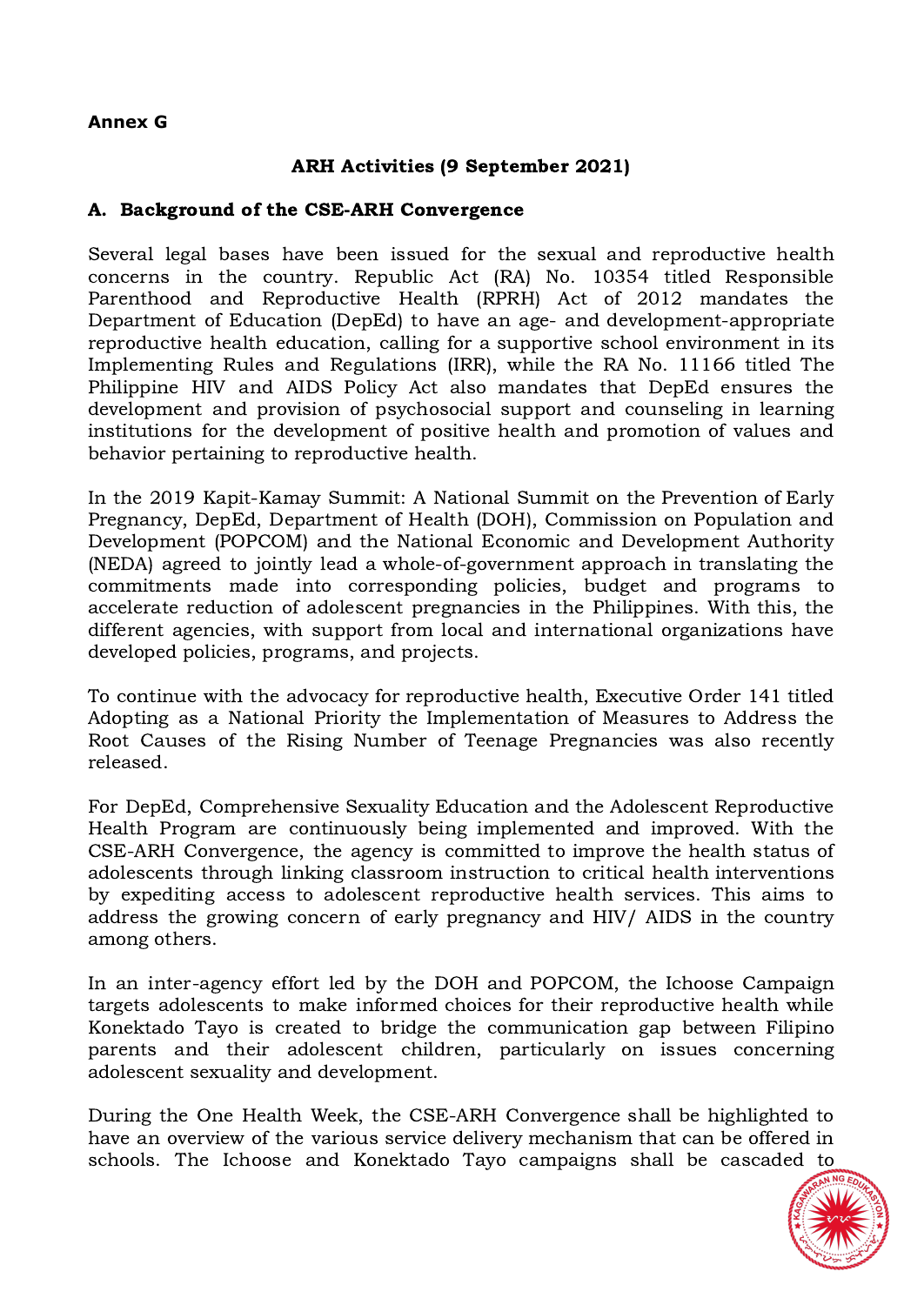schools through the Regional and Schools Division Offices as part of the health education promotion for reproductive health.

# B. Program of Activities for the National Launch of the CSE-ARH Convergence

| <b>Time</b>      | <b>Activity</b>                                                                                                                                                                                  |
|------------------|--------------------------------------------------------------------------------------------------------------------------------------------------------------------------------------------------|
| $1:00 - 1:05$ pm | <b>National Anthem</b><br>Prayer                                                                                                                                                                 |
| $1:05 - 1:15$ pm | <b>Messages</b><br>Sec. Leonor Magtolis Briones<br>Usec. Alain Del B. Pascua<br>Usec. Diosdado M. San Antonio                                                                                    |
| $1:15 - 1:45$ pm | Philippine Situationer on Adolescent Reproductive Health<br>Usec. Juan Antonio A. Perez III, POPCOM                                                                                              |
| $1:45 - 2:00$ pm | <b>Campaign Launch: CSE-ARH Convergence</b>                                                                                                                                                      |
| $2:00 - 2:15$ pm | <b>IChoose</b><br>#MalayaAkongMaging<br>Konektado Tayo                                                                                                                                           |
| $2:15 - 2:40$ pm | <b>CSE Implementation Updates and ARH Best Practices</b>                                                                                                                                         |
| $2:40 - 3:00$ pm | <b>Messages of Support</b><br>Dr. Yolanda E. Oliveros, USAID<br>Usec. Maria Rosario S. Vergeire, DOH<br>Usec. Juan Antonio A. Perez III, POPCOM<br><b>Closing</b><br>Director Lope B. Santos III |

# C. Requested Field Preparations

Regional ARH Focal Persons shall also submit consolidated local ARH projects to be included in the program on or before **30 August 2021** via [arh@deped.gov.ph](mailto:arh@deped.gov.ph). Please refer to **Annex N** for the report format.

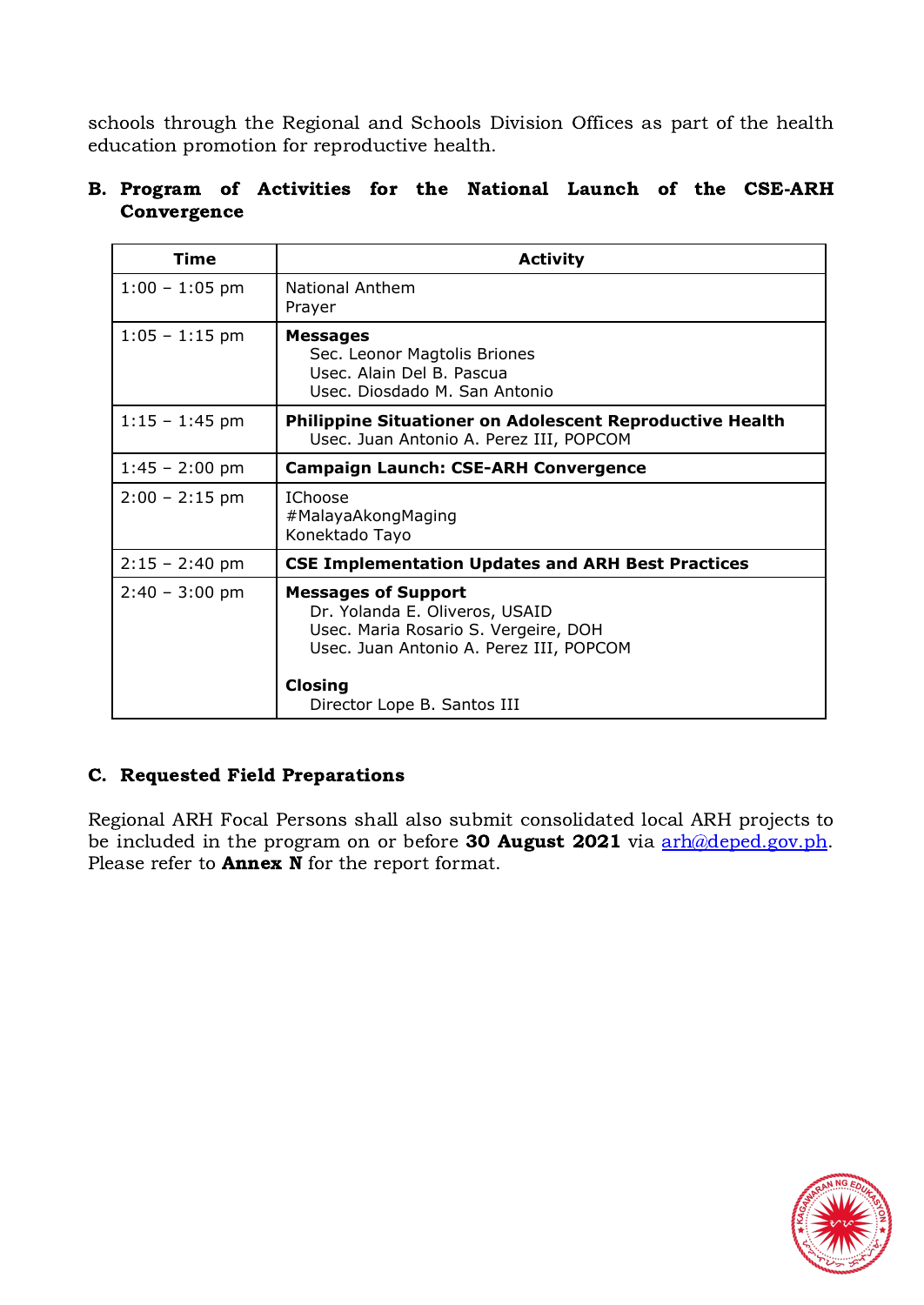D. Program of Activities for the Regional Launch of the CSE-ARH Convergence (For CSE-ARH Convergence Pilot Sites)

| Time                     | <b>Activity</b>                                                                |
|--------------------------|--------------------------------------------------------------------------------|
| $3:00 - 3:05$ pm         | <b>National Anthem</b><br>Prayer                                               |
| $3:05 - 3:15$ pm         | <b>Messages</b><br>Deped, DOH                                                  |
| $3:15 - 3:45$ pm         | <b>Regional Situationer on Adolescent Reproductive Health</b><br><b>POPCOM</b> |
| $3:45 - 4:15$ pm         | <b>CSE-ARH Convergence Regional Launch</b><br>DepEd                            |
| $4:15 - 4:25$ pm         | IChoose, Konektado Tayo<br><b>AVPs</b>                                         |
| $4:25 - 4:55$ pm         | Regional Best Practices on ARH                                                 |
| $4:55 - 5:10 \text{ pm}$ | Messages of Support and Closing<br>DepEd, LGU                                  |

E. Program of Activities for Konektado Tayo: Webinar on Adolescent Sexuality and Development for Parents and Learners (For non-pilot sites)

| <b>Time</b>      | <b>Activity</b>                                                             |
|------------------|-----------------------------------------------------------------------------|
| $3:00 - 3:05$ pm | <b>National Anthem</b><br>Prayer                                            |
| $3:05 - 3:15$ pm | <b>Messages</b><br>Deped, POPCOM                                            |
| $3:15 - 3:45$ pm | <b>Regional Situationer on Adolescent Reproductive Health</b><br>POPCOM/DOH |
| $3:45 - 4:15$ pm | <b>Regional Best Practices on ARH</b><br>DepEd                              |
| $4:15 - 4:55$ pm | Konektado Tayo Discussion/Webinar<br><b>POPCOM</b>                          |
| $4:55 - 5:10$ pm | Messages of Support and Closing<br>DepEd, LGU                               |

# F. Guide for Field Preparations

- 1. Video materials and social media cards shall be shared to the Regional ARH Coordinators for dissemination.
- 2. DOH and POPCOM shall issue a parallel memorandum for the collaborative activity.

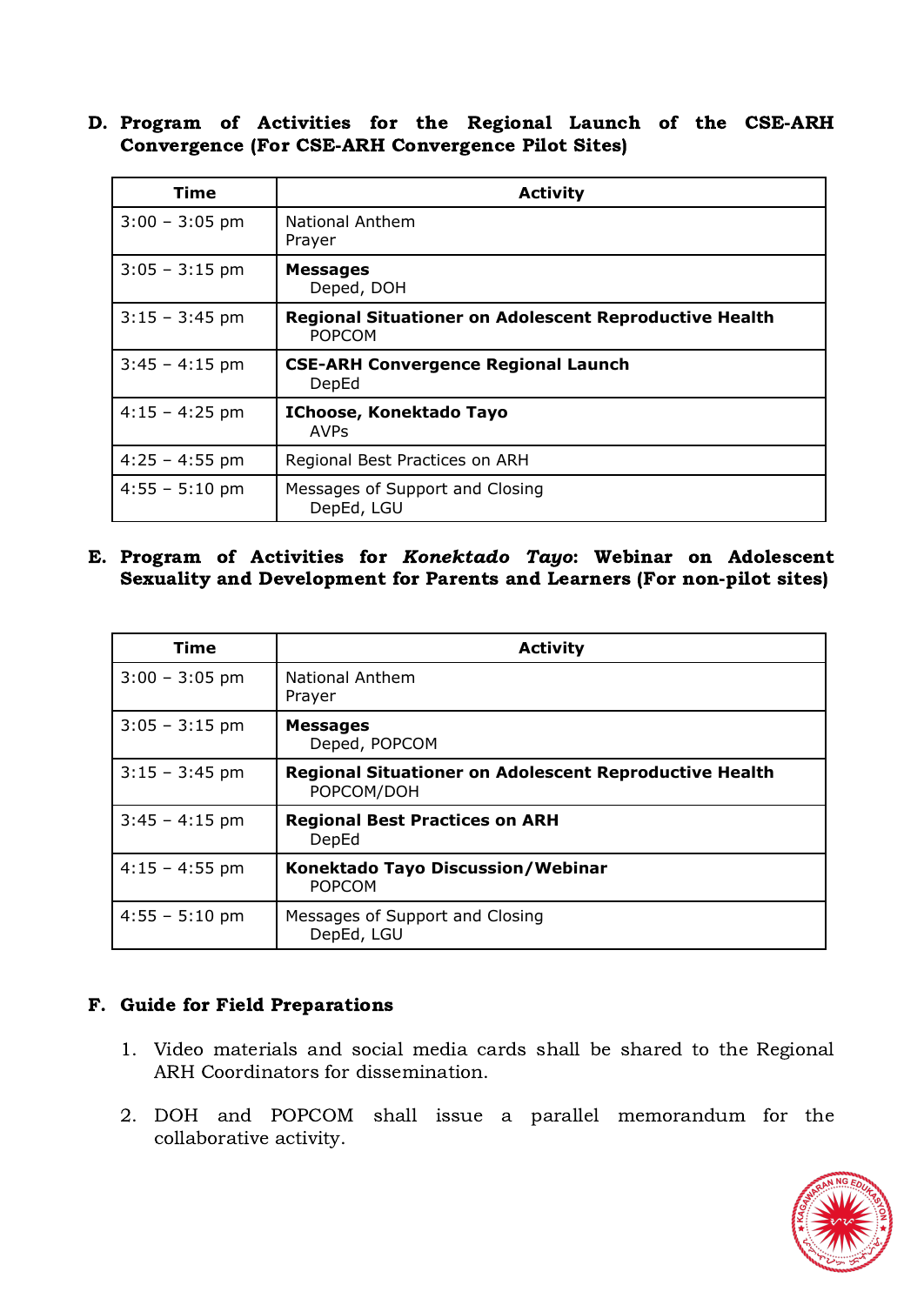# Webinar on School Mental Health Initiatives and Ceremonial Observance of the World Suicide Prevention Day (10 September 2021)

# A. Program of Activities

| <b>Time</b>      | <b>Activity</b>                                                                    |
|------------------|------------------------------------------------------------------------------------|
| $1:00 - 1:05$ pm | <b>National Anthem</b><br>Prayer                                                   |
| $1:05 - 1:10$ pm | <b>Opening Remarks</b><br>Dir. Lope B. Santos III                                  |
| $1:10 - 1:20$ pm | Message<br>Usec. Alain Del B. Pascua                                               |
|                  | Message<br><b>Sec. Leonor Magtolis Briones</b>                                     |
| $1:20 - 1:35$ pm | <b>Mental Health in the Department of Education</b><br>Dr. Maria Corazon C. Dumlao |
| $1:35 - 2:15$ pm | Sharing of School Mental Health Initiatives                                        |
| $2:15 - 2:25$ pm | A Ceremonial Observance of the World Suicide Prevention Day                        |
| $2:25 - 2:30$ pm | <b>Closing Message</b><br>ASec. Salvador C. Malana III                             |

# B. Requested Field Preparations

Regional School Mental Health Coordinators, in case they are aware of any, are requested to recommend to BLSS-SHD schools, organizations, and researchers who have working models on school mental health and who may be invited to who have working models on serioor meritar freater and who may be invited to<br>share during the webinar. Email recommendations to share during the webinar. Email recommendations [schoolmentalhealth@deped.gov.ph](mailto:schoolmentalhealth@deped.gov.ph) on or before August 30, 2021.

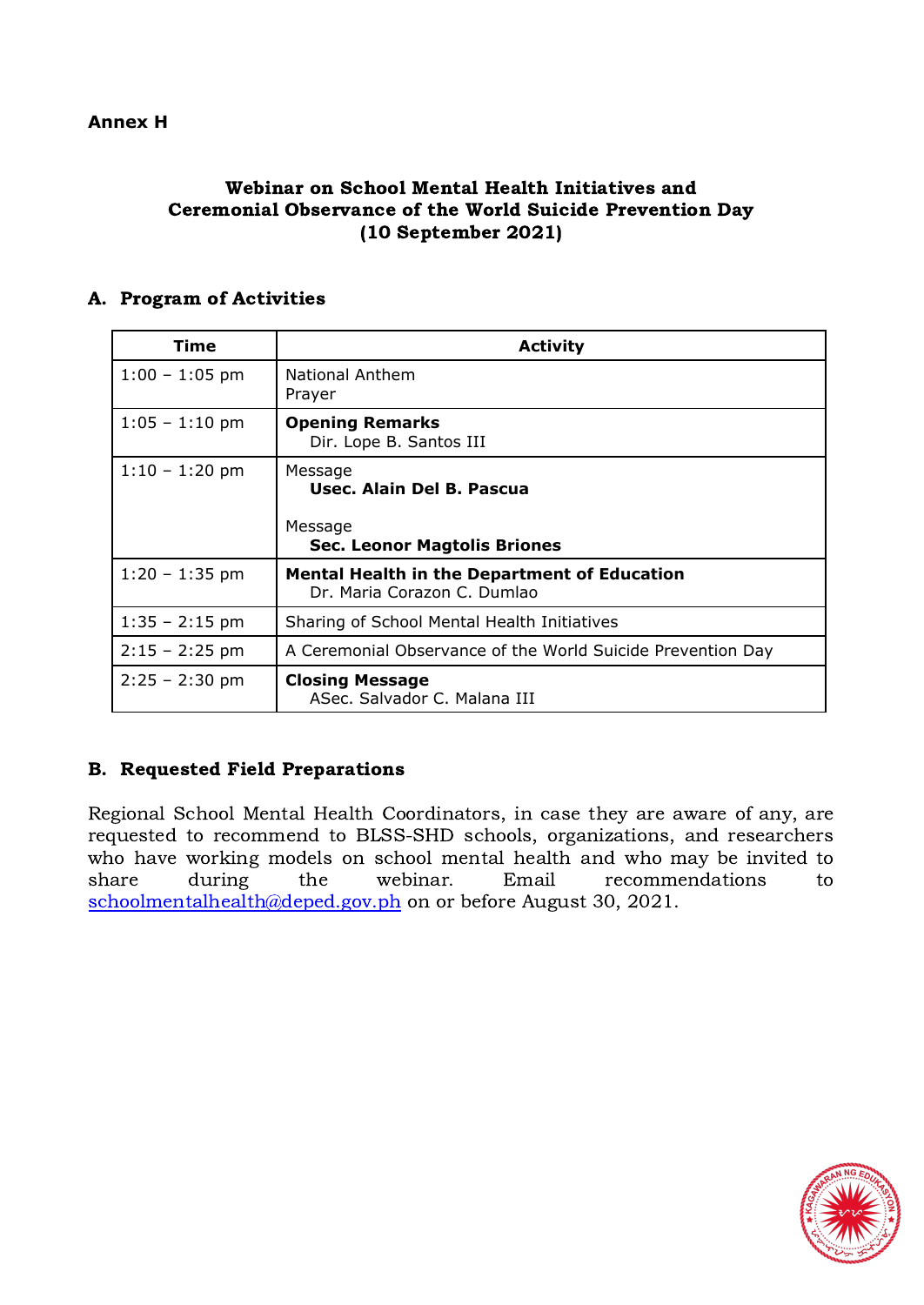#### **Annex I**

# Virtual Activity on the Observance of World Suicide Prevention Day (10 September 2021)

| <b>Time</b>              | <b>Activity</b>                                                                                                                       |
|--------------------------|---------------------------------------------------------------------------------------------------------------------------------------|
| $3:00 - 3:05$ pm         | Prayer/ Moment of Silence for Loved Ones and Friends who Died to<br>Suicide                                                           |
| $3:05 - 3:10 \text{ pm}$ | <b>Messages</b><br>SDO Representatives                                                                                                |
| $3:10 - 3:30$ pm         | <b>Discussion on suicide prevention</b><br>(A recorded discussion to be provided by BLSS-SHD)                                         |
| $3:30 - 3:50$ pm         | Facilitated Responses to the Discussion                                                                                               |
| $3:50 - 4:00$ pm         | <b>Closing Ritual</b><br>A song of commitment or a short exercise where participants will<br>express commitment to suicide prevention |

#### A. Proposed Program of Activities

#### B. Guide for Field Preparations

School Mental Health coordinators who will adopt the proposed program of activities are invited to a Training of Trainers tentatively set on 3 September 2021 for a program run-through and the distribution of the webinar toolkits. A separate Notice of Meeting will be issued for this purpose.

1.

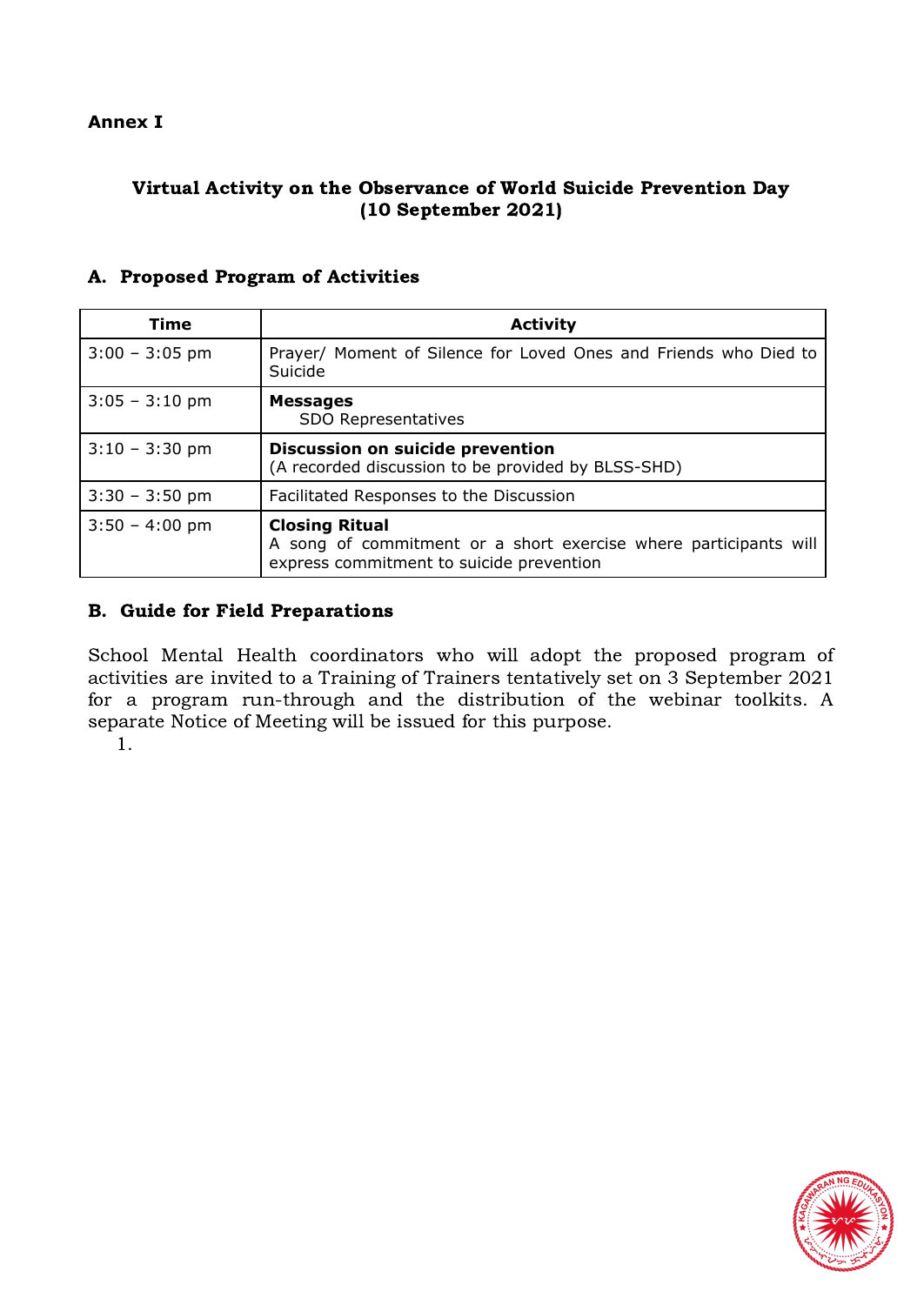#### **Annex J**

# Private Virtual Dinner-Fellowship

- 1. All school health and nutrition personnel are invited to a private virtual dinner-fellowship to be held via Zoom Conference on 10 September 2021, 6:00-8:00 pm.
- 2. Registration details and specific instructions to registered participants regarding necessary preparations for the fellowship, if any, shall be communicated through a separate issuance from BLSS-SHD.

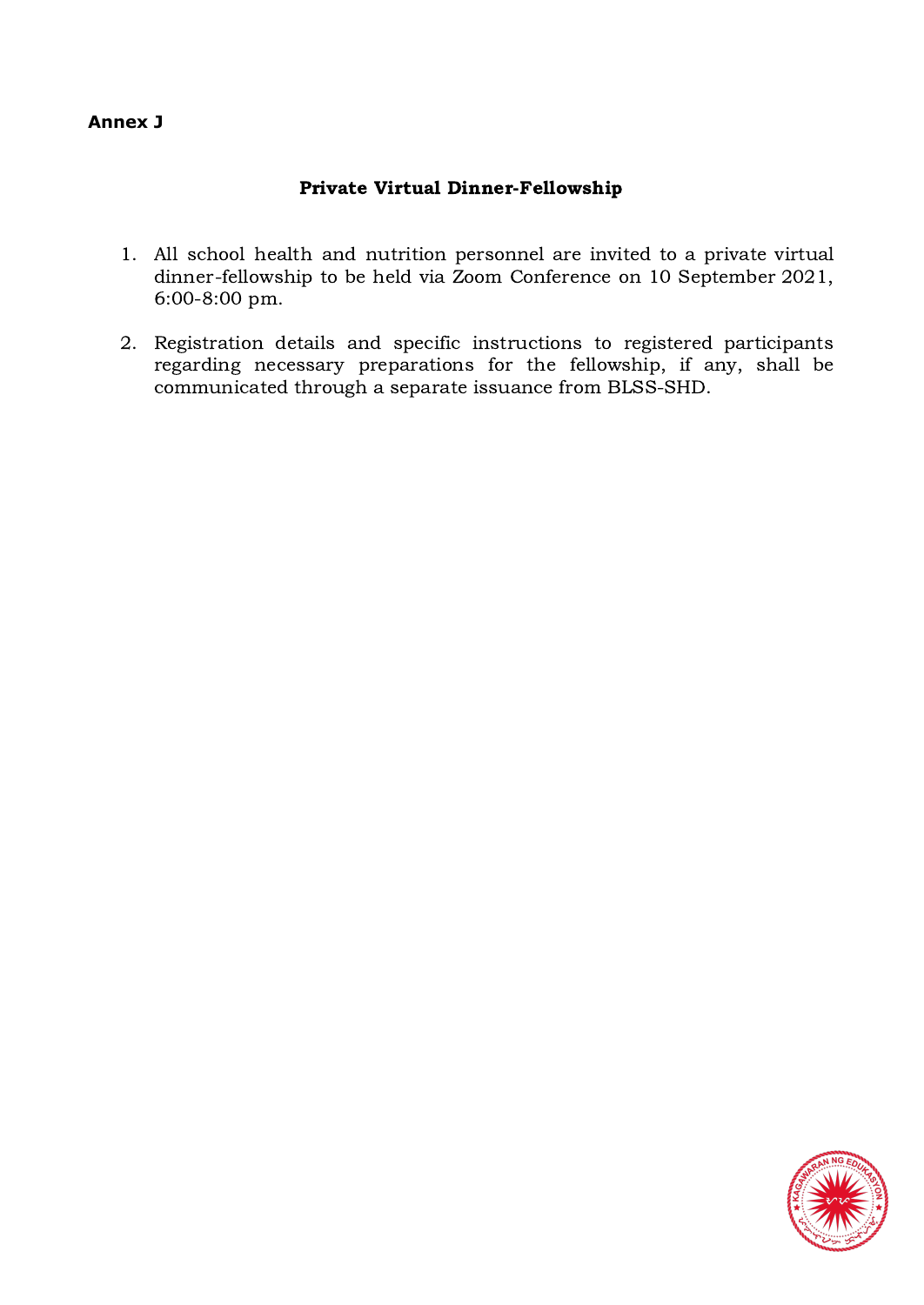#### **Annex K**

#### NDEP Activities (11 September 2021)

#### A. Program of Activities for the Webinar on Strengthening the Implementation of NDEP in Schools

| <b>Time</b>        | <b>Activity</b>                                                                                                                                                         |
|--------------------|-------------------------------------------------------------------------------------------------------------------------------------------------------------------------|
| $9:00 - 9:05$ am   | <b>National Anthem</b><br>Opening Prayer                                                                                                                                |
| $9:05 - 9:10$ am   | <b>Opening Remarks</b><br>Dir. Lope B. Santos III                                                                                                                       |
| $9:10 - 9:15$ am   | <b>Messages</b><br>Usec. Revsee Escobedo<br>Usec. Alain Del B. Pascua<br>Sec. Leonor Magtolis Briones                                                                   |
| $9:15 - 9:25$ am   | <b>Messages from Partners</b><br>Usec. Earl Saadvedra<br>Dangerous Drugs Board<br>Prof. Francis Grace Duka Pante<br>ASEAN Training Center for Preventive Drug Education |
| $9:25 - 10:00$ am  | <b>Implementation of NDEP in the New Normal</b><br>Dr. Maria Corazon C. Dumlao                                                                                          |
| $10:00 - 11:00$ am | Video Presentations of Winners of NDEP-related<br>Contests/Activities                                                                                                   |

#### B. Recommendations for the Division Virtual Activity for NDEP

- 1. ROs and SDOs are enjoined to host their own local virtual activities to highlight NDEP at 2:00-3:00 pm. The activity shall show that NDEP continues to be implemented despite the pandemic.
- 2. The following are the suggested activities: a. AVPs on the NDEP activities during pandemic
	- b. Messages of support from the stakeholders
	- c. Webinars
- 3. If ROs and SDOs want to use the presentations in the webinar series conducted by BLSS-SHD, recorded videos can be accessed at the Professional Development – Learning Management System through: <https://training.deped.gov.ph/course/index.php?categoryid=72>.

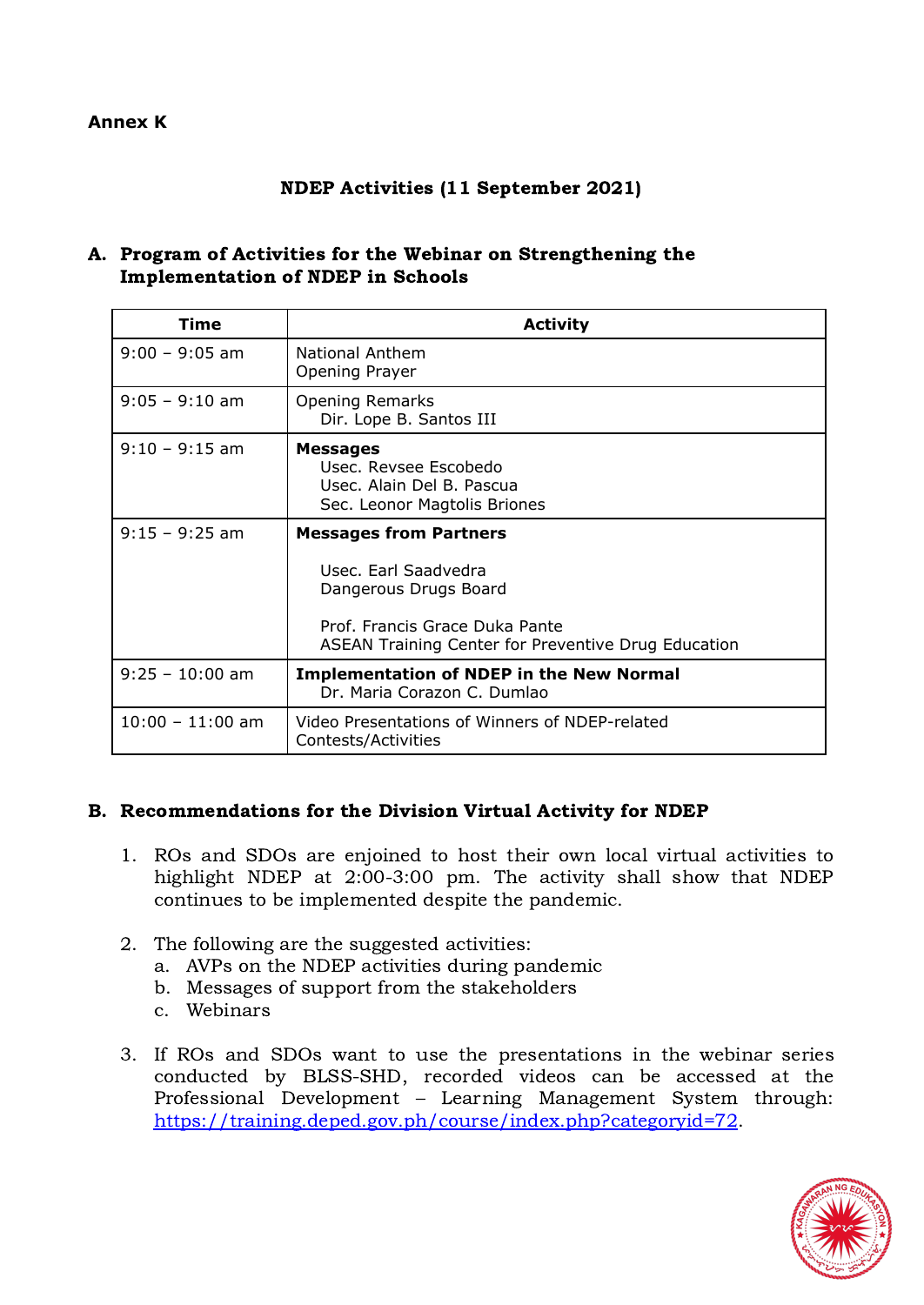# **Annex L**

# Closing Program (11 September 2021)

| <b>Activity</b>                                                             |
|-----------------------------------------------------------------------------|
| <b>National Anthem</b><br>Prayer                                            |
| <b>Opening Message</b><br>Dir. Lope B. Santos                               |
| Presentation on OK sa DepEd and One Health Week<br>Dr. Maria Corazon Dumlao |
| Message<br>Usec. Alain Pascua                                               |
| Showing of Highlights of 2021 One Health Week Activities                    |
| <b>Keynote Message</b><br>Secretary Leonor Briones<br>Closing               |
|                                                                             |

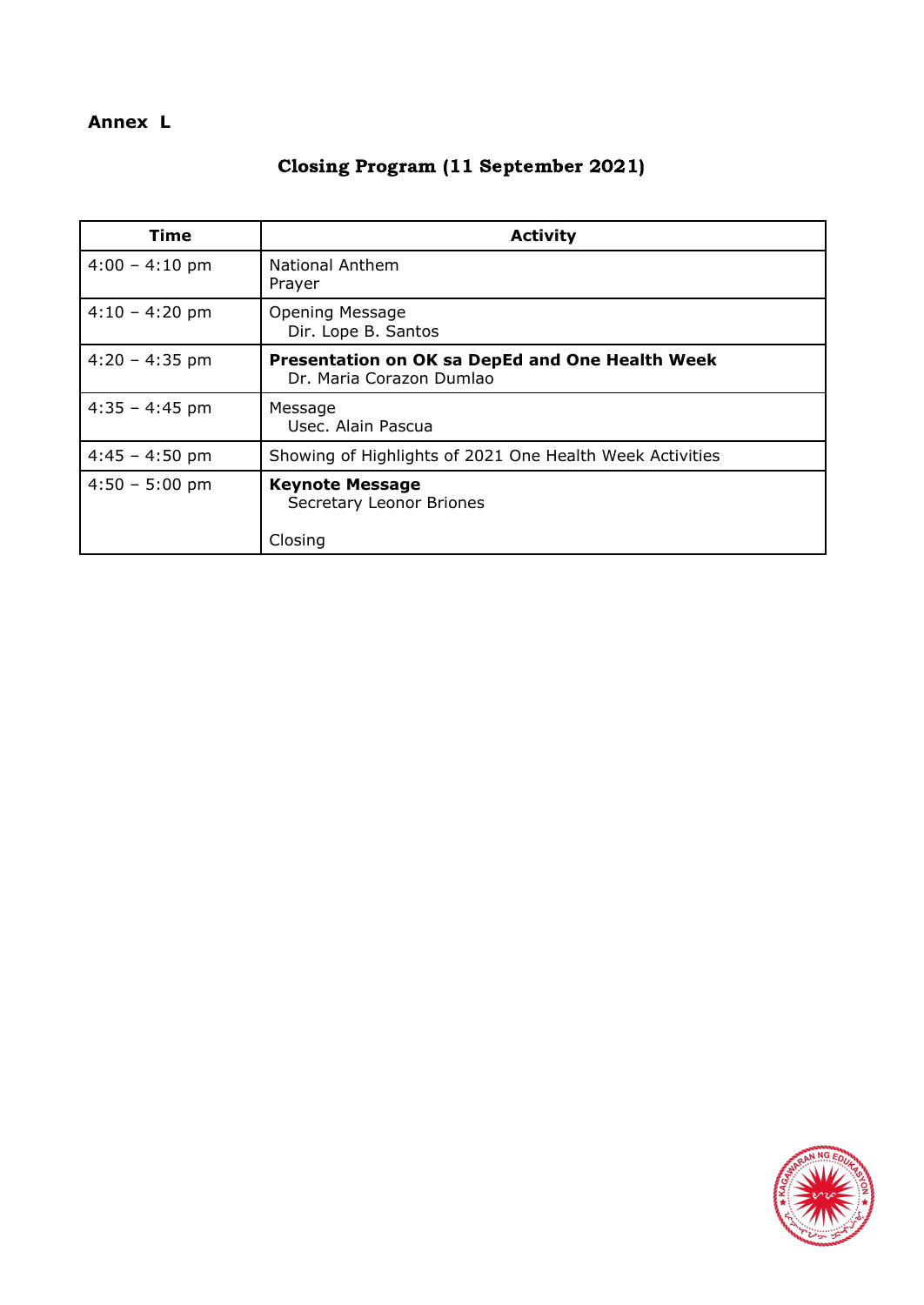#### **Annex M**

#### Guidelines for recording videos

- 1. The following procedures are recommended when recording a video:
	- a. Subject must be positioned at the center of the frame.
	- b. Medium Shot (from the top of their head to roughly their waist) is recommended.
	- c. Give at least an inch for the head room for the subject.
	- d. Set audio recording to Stereo.
	- e. Choose a good background, face the window instead, and use it as a source of light.
	- f. Illuminate your face using a ring light or any source of light.
- 2. Recommended minimum specifications for videos:
	- a. File Format: MP4
	- b. Resolution: 1080p or 720p resolution
	- c. Dimensions: 1920px x 1080px (16:9)
	- d. Orientation: Landscape
	- e. Frame Rate: 30fps

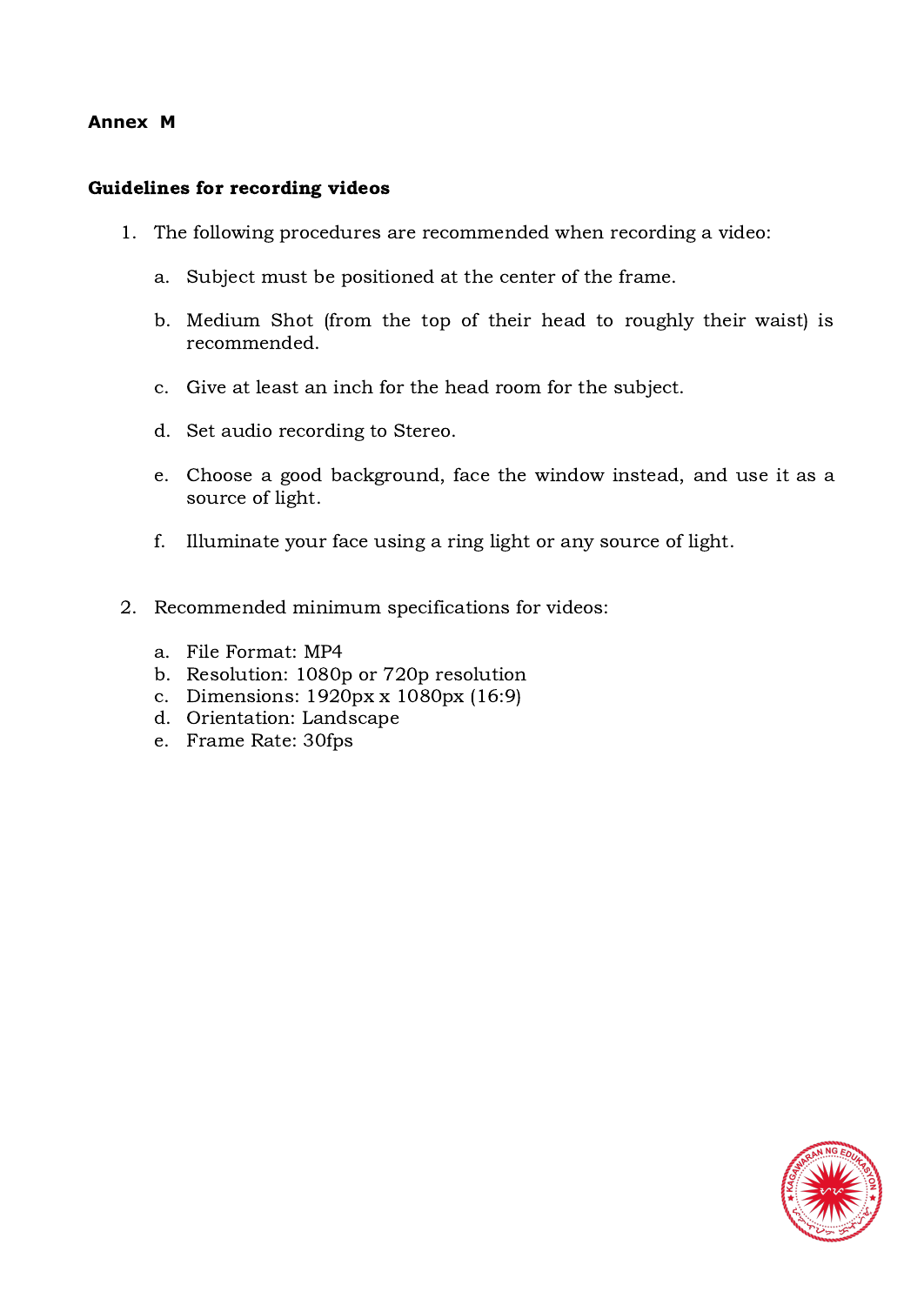# **Annex N** – ARH Report Format

#### 1. Document Submission

Notable ARH related programs, activities and projects shall be consolidated using the format below.

#### Adolescent Reproductive Health (ARH) Program Report

|                                            | -                           |
|--------------------------------------------|-----------------------------|
| Region:                                    | Period Covered: 2016 - 2021 |
| Division:                                  |                             |
|                                            |                             |
| Office Address:                            |                             |
| Office Telephone Number:                   | Mobile Number:              |
| Fax Number:                                | Email Address:              |
| Number of Schools in the Region/ Division: |                             |
| Elementary:                                |                             |
| Secondary:                                 |                             |
| Integrated:                                |                             |

# Part I: List of ARH-Related PAPs

| Programs/<br><b>Activities/Projects</b> | <b>Objectives</b>                                                           | PAP<br>Component                                                            | Beneficiaries/<br>Participants                                                         | Coverage<br>(Location)   | <b>Funding</b><br>and<br><b>Source</b> | Implementing<br><b>Partners</b>                                            | Status /<br>Implementation<br>Date                         |
|-----------------------------------------|-----------------------------------------------------------------------------|-----------------------------------------------------------------------------|----------------------------------------------------------------------------------------|--------------------------|----------------------------------------|----------------------------------------------------------------------------|------------------------------------------------------------|
| (Name/Title of<br>PAPs)                 | <i>(Specific</i><br>purpose,<br>objectives<br>and<br>targets of<br>the PAP) | <i>(Specific</i><br>components,<br>strategies or<br>parts under<br>the PAP) | (Primary and<br>secondary<br>target<br>participants<br>and number of<br>beneficiaries) | (Geographic<br>coverage) | (Budget<br>and Fund<br>Source)         | (Other<br>institutions<br>involved in the<br>implementation<br>of the PAP) | (Current progress)<br>or<br>accomplishments<br>of the PAP) |

# Part II: Achievements, Issues and Concerns In Program Implementation

Achievements / Major Reforms

(Briefly discuss the successes in implementation, i.e changes brought by activities in the area/school community)

Facilitating Factors

(Briefly discuss major outstanding factors that contributed to the successful implementation)

Hindering Factors

(Briefly discuss major factors that caused delay or impeded implementation)

Recommendations